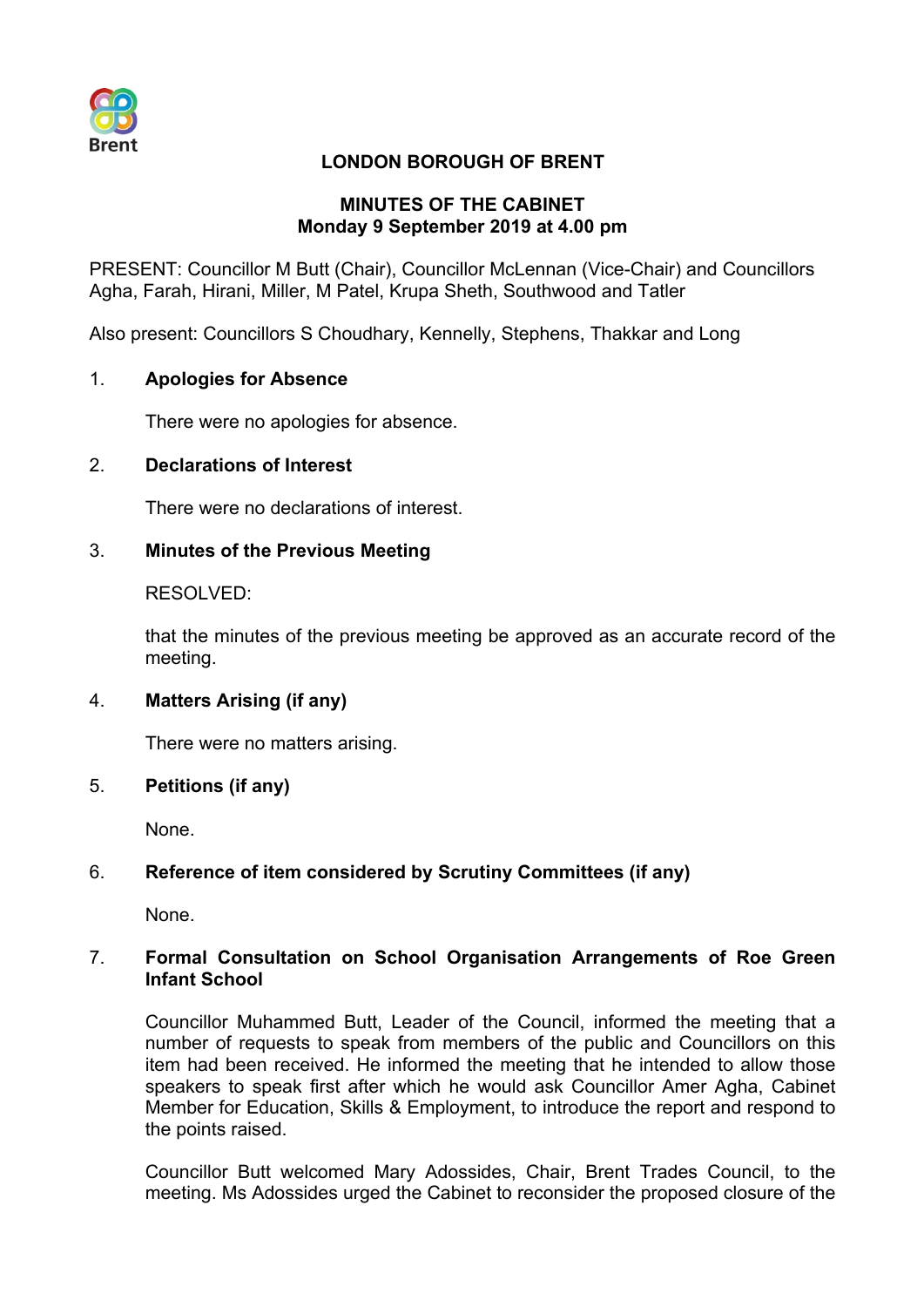Strathcona unit and the potential subsequent loss of jobs and educational provision. She highlighted the need for SEN provision and pleaded with the Cabinet to reaffirm its commitment to state education.

Councillor Butt welcomed Gloria Amadi, Chair of the Roe Green Infant / Strathcona School Governing Body to the meeting. Ms Amadi stated that she felt no counter arguments put forward during the consultation process had been seriously considered by Brent Council. She stated that the proposals, if approved, would impact negatively on the most disadvantaged in society and the life chances of children. She stated that the pupils and parents at Roe Green Infant / Strathcona wanted the school to remain open. She blamed the current situation on the Council's poor school admission planning process.

Mrs Nicole Lobo, Executive Head Teacher, drew Cabinet Members' attention to the report appendices stating that 542 responses to the consultation had been received. She stated that 99.8% of those responses disagreed with the closure.

Ms Marina Aziz, Assistant Head Teacher, read excerpts from a letter sent by a pupil to Councillor Butt which spoke of the positive experiences of pupils attending the school.

Ms Noreen Ahmed, a parent at the school, informed the meeting she was speaking on behalf of all the parents. She spoke of the friendly teaching staff and how the teachers help children. She stated that all children are treated equally stating that the school is more than a school, it is a family and community.

Marisa Malgieri said that she had been a teacher at Roe Green for the past ten years. She stated that the teaching corps had worked to maintain consistency and cohesion across the two sites. She stated that the proposed closure had deterred parents from applying during the admissions process. She stated that the proposed closure was soul destroying for the children.

Mrs J Sidhu, Head of School, Roe Green Strathcona, spoke of the alternative v additional use of the site. She stated that the Strathcona site was perfect for educating children with moderate learning difficulties given the good site access. She informed the meeting that the site could also be used as a family respite centre.

Ms E McLaren, Deputy Head Teacher, spoke to Cabinet of the length of the process leading to today's Cabinet decision. She spoke of the informal and formal process. She stated that at no point did the school community feel it had been listened to. She stated that the report being considered by Cabinet contained flaws and inaccuracies and that some core issues had been ignored.

Councillor Daniel Kennelly, Preston Ward, urged Cabinet Members to reconsider any proposed closure. He stated that he felt the decision has been rushed, based solely on the financial implications. The impact on the children had not been taken into account. He stated his concern that the school was not advertised on the Council's website which, he presumed, led to a fall in admissions.

Councillor Anita Thakkar, Preston Ward, spoke in recognition of the hard work of the staff. She stated that the viability of the site is evident from the Council report.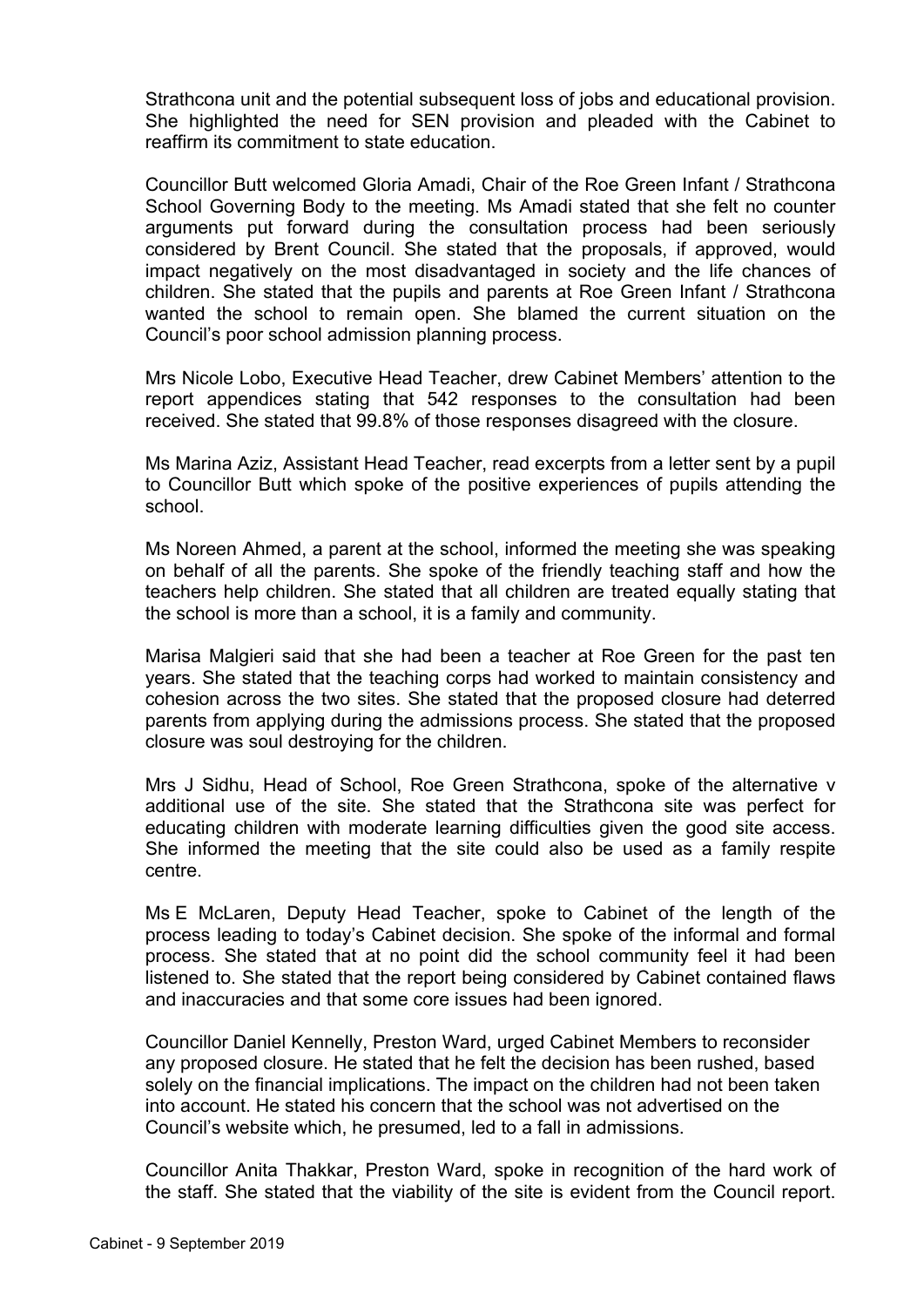She welcomed the proposed phased closure approach but urged Cabinet Members to ensure teachers, parents, pupils were adequately supported by the Council. She urged the Cabinet to ensure that there were no compulsory redundancies for teaching staff.

Councillor Muhammed Butt, Leader of the Council, thanked all the speakers and invited Councillor Agha to introduce the report.

Councillor Amer Agha, Cabinet Member for Education, Skills & Employment, introduced the report and stated that the report provided Cabinet with a summary of the formal consultation undertaken between 26 June 2019 and 24 July 2019 on a change in the age range of Roe Green Infant School and the closure of primary provision on the Roe Green Strathcona site from September 2020.

In response to questions from Councillor Harbi Farah, Cabinet Member for Adult Social Care, and Councillor Krupesh Hirani, Cabinet Member for Public Health, Culture and Leisure, Councillor Agha explained that the Roe Green Strathcona provision was established in response to increasing demand for places across the Borough, as set out in the Brent School Place Planning Strategy 2014-18. He stated that the Roe Green Strathcona provision was initially opened as temporary provision for 210 places in total, 30 in each year group from Reception to Year 6. He stated that, since 2017, there has been a reduction in the number of children applying for primary school places in the Borough that was not anticipated when the provision was established.

He stated that, in January 2019, there were 557 pupils on roll at Roe Green Infant School, of whom 110 were on the Roe Green Strathcona site. There were only 7 pupils in Reception on the Roe Green Strathcona site and all year groups, other than Year 5, had significantly lower numbers than 30.

Councillor Agha informed Cabinet that, for the purposes of admissions, when applying for a place at Roe Green Infant School, parents could make a preference for either the Roe Green Infant School Princes Avenue site or the Strathcona Road site. He stated that applications for Reception places on the Strathcona site for September 2019 were also low, with only 3 pupils expected to attend the Reception year group in September 2019

Councillor Agha informed Cabinet the Strathcona site is supported by the local funding formula. The school receives approximately £5,300 per pupil funding plus a split site allocation of £200k. With 110 pupils this totals £786k of funding that Roe Green Infant School receives to deliver school places at the Strathcona site.

Councillor Agha stated that funding was provided by the Dedicated Schools Grant (DSG), and equated to nearly £7,100 per pupil for children at this site. This compared to an average of £5,000 per primary pupil across the borough. Given that there were spaces in other schools, the closure of the site would lead to more efficient use of DSG.

In response to a question from Councillor Tom Miller, Cabinet Member for Community Safety and Engagement, about use of Brent Council's consultation portal, Brian Grady, Operational Director, Safeguarding, Partnerships and Strategy,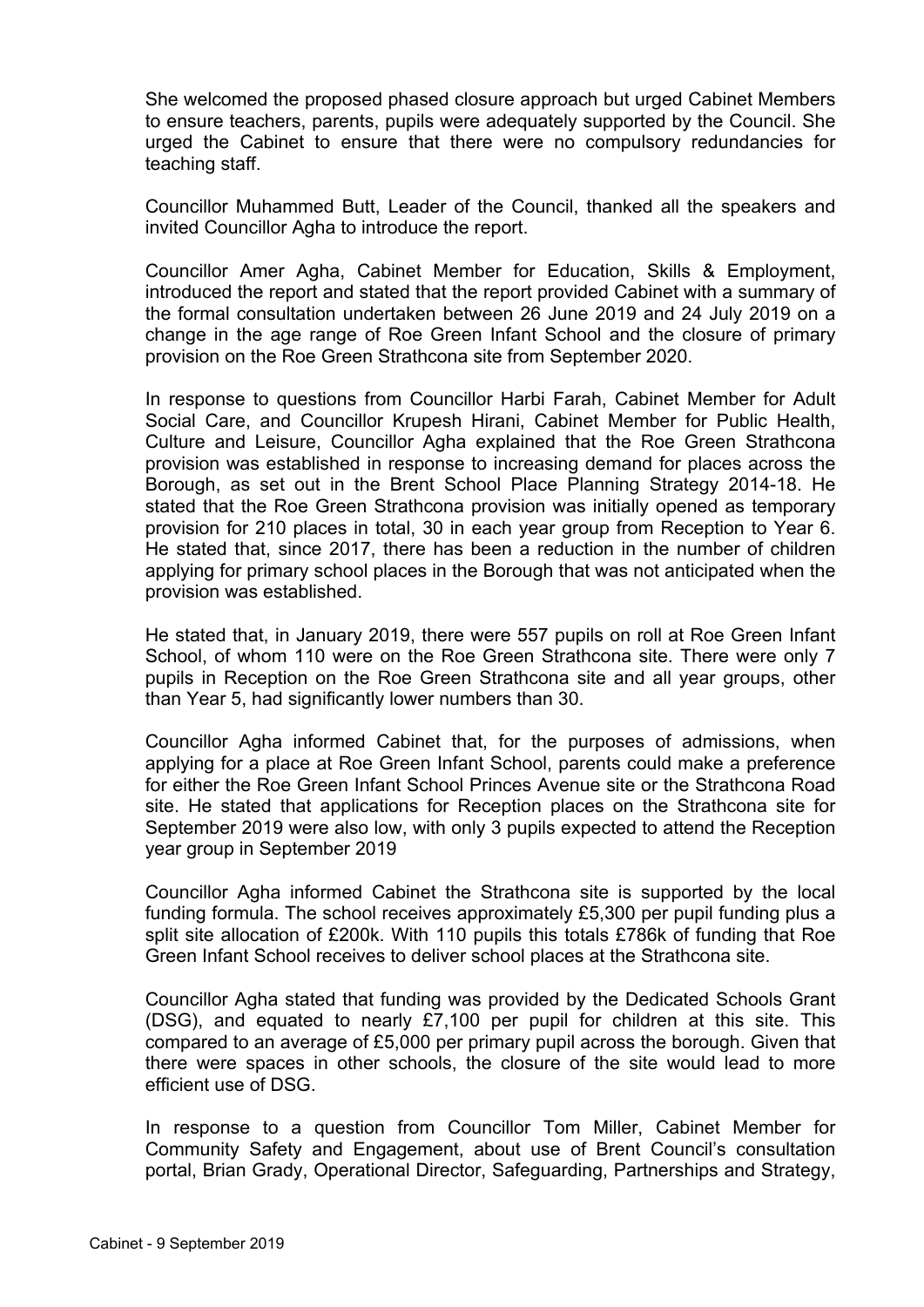stated that Central Government had a prescribed consultation framework that Local Authorities must use in such circumstances.

Councillor Muhammed Butt, Leader of the Council, thanked Cabinet Members for their contributions. He stated that he had met with parents, children and the teaching staff and that local authorities, such as Brent, were forced into situations such as these because of the reduction in funding from central government. He outlined the central government funding cuts experienced by Brent.

RESOLVED: that Cabinet determined the proposal published in a statutory notice on 26 June 2019 to:

- i) change the age range of Roe Green Infant School from 3-11 to 3-7
- ii) reduce the school's Published Admission Number (PAN) from 150 to 120 for September 2020
- iii) implement a phased closure of the provision on the Roe Green Infant School Strathcona site so that no new admissions were made into any Reception cohort from September 2020 and the site be fully closed at the end of July 2022.

### 8. **Public Spaces Protection Order (PSPO) for Open Spaces, Graveyards and Cemeteries**

Councillor Muhammed Butt, Leader of the Council, welcomed Ms Philippa Hutchinson, to the meeting.

Ms Hutchinson stated that she is a Brent resident and lives a few minutes' walk from Paddington Old Cemetery. She spoke in support of the proposal to adopt a borough-wide Public Spaces Protection Order (PSPO) for graveyards and cemeteries.

Councillor Tom Miller, Cabinet Member for Community Safety and Engagement, thanked Ms Hutchinson for her support for the proposals.

Councillor Miller stated that Brent Council is committed to maintaining a clean and safe environment and it is the Council's responsibility to keep our parks, open spaces, graveyards and cemeteries and local environment clear of litter and obstructions and deal with other local environmental quality issues including antisocial behaviour.

Councillors Hirani, Butt and Southwood spoke in support of option 1 in the proposals.

Councillor Krupa Sheth, Cabinet Member for Environment, suggested an additional recommendation delegating authority to add any additional parks to the PSPO regarding the consumption of alcohol.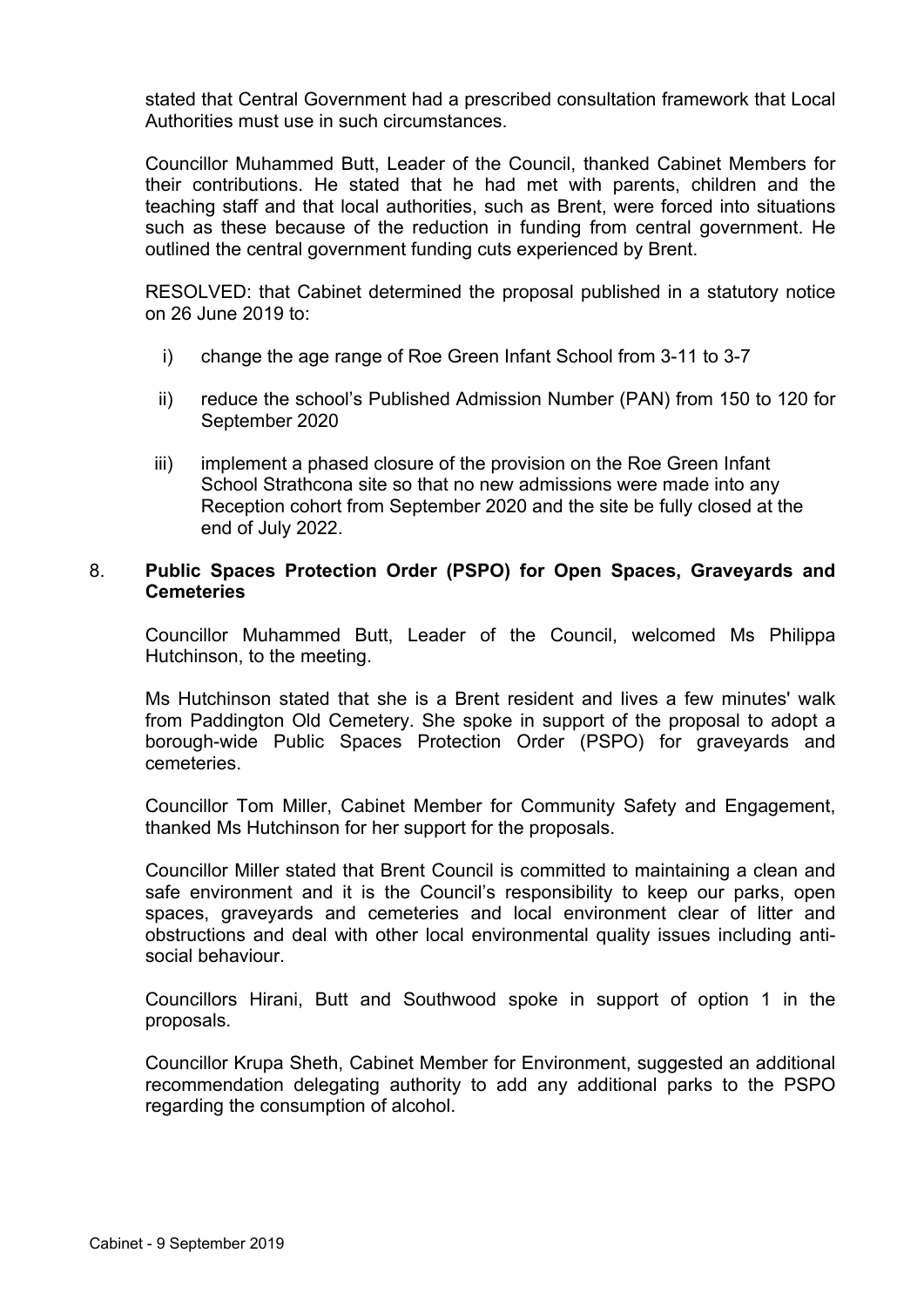RESOLVED: that Cabinet

- i) approved option 1 in respect of the introduction and implementation of the proposed PSPO in the draft terms and the options as set out in appendix one for a period of three years.
- ii) delegated authority to the Strategic Director for Regeneration and Environment to set the date on which the PSPO will become effective and in force.
- iii) noted that the previous delegation provided by Cabinet to the Chief Operating Officer (now the Strategic Director of Regeneration and Environment) in consultation with the lead member for Community Safety and Engagement for the function of making Public Spaces Protection Order under the Anti-Social Behaviour Crime and Policing Act 2014 remains in place for future PSPO proposals.
- iv) Noted that a separate review and update report will be submitted to Cabinet in due course reviewing the decision making process for the PSPOs made to date and considering whether to have alternative arrangements for making a PSPO.
- v) Noted that the Council's bye laws relating to its parks, open spaces, cemeteries and graveyards will no longer be in force when the proposed PSPO comes into force.
- vi) delegated to the Strategic Director for Regeneration and Environment in consultation with the Lead Members for Environment and Community Safety and Engagement the authority to add any additional parks to the PSPO regarding the consumption of alcohol.

# 9. **Tenant Management Organisations in Brent: Renewal of Modular Management Agreement**

Councillor Ellie Southwood, Cabinet Member for Housing and Welfare Reform, stated that there were two Tenant Management Organisations (TMO), Kilburn Square TMO (KSTMO) and Watling Gardens TMO (WGTMO). She stated that, following the transition from Brent Housing Partnership (BHP) to in-house management, the Council has sought to review the arrangements in place between the Council and each TMO. This was to ensure they are reflective of the latest statutory guidance and will be achieved by entering into new Modular Management Agreements (MMA)s.

Councillor Southwood stated that the report provides Cabinet with an overview of the proposed agreements, with a view to enter into a new MMA with each TMO. The report sets out which services KSTMO and WGTMO have selected under the Right to Manage (RTM) and how this will be managed by the Council.

### RESOLVED: that Cabinet

vii) noted the options selected by KSTMO and agreed to enter into a new MMA by delegating authority to the Strategic Director of Community Wellbeing, in conjunction with the Director of Finance and the Cabinet Member for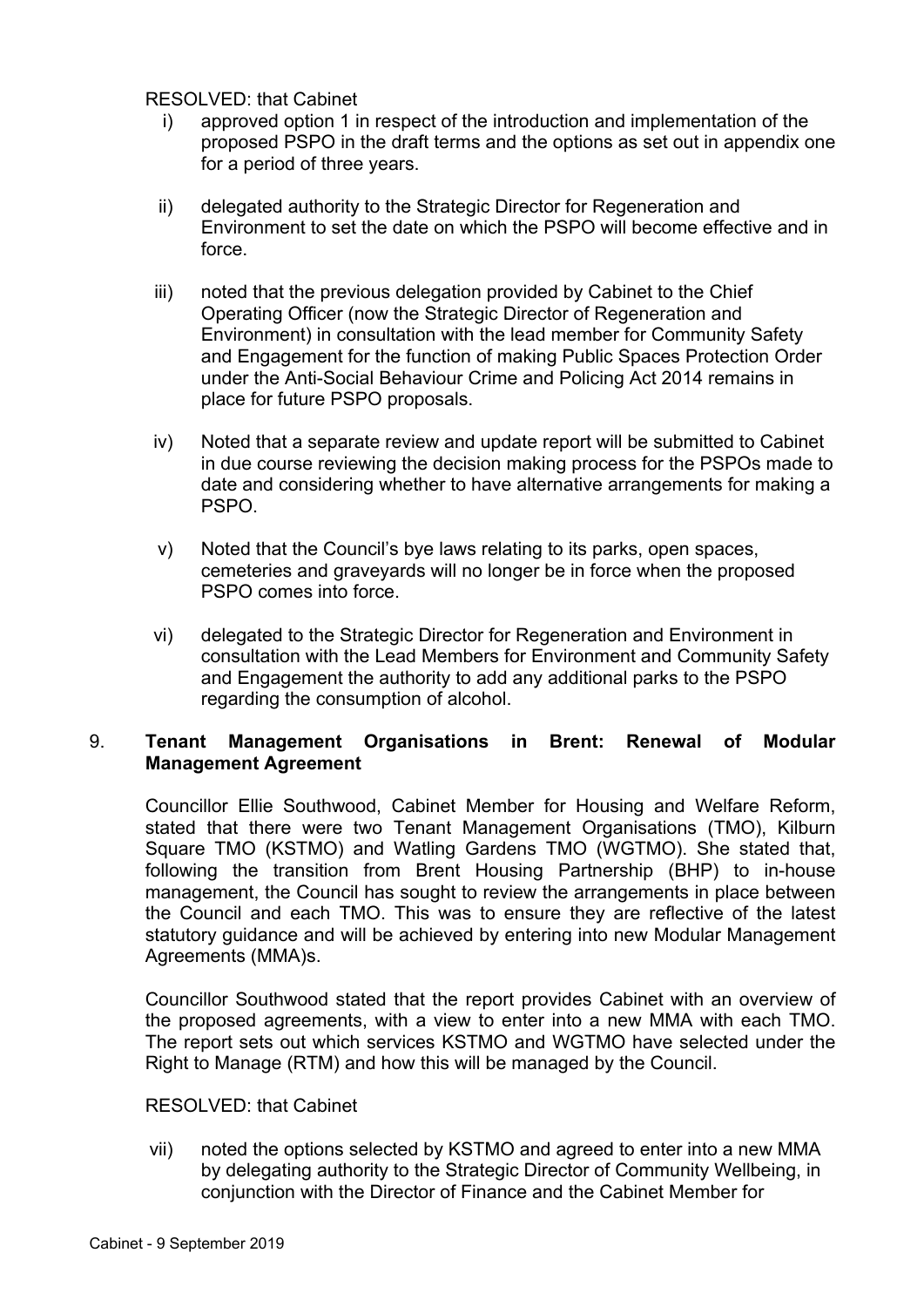Housing and Welfare Reform to enter into a new Modular Management Agreement retrospectively

viii) noted the options selected by WGTMO and agreed to enter into a new MMA by delegating authority to the Strategic Director of Community Wellbeing, in conjunction with the Chief Finance Officer and the Cabinet Member for Housing and Welfare Reform to enter into a new Modular Management Agreement retrospectively.

## 10. **NNDR Applications for Discretionary Rate Relief**

Councillor Margaret McLennan, Deputy Leader of the Council, informed Cabinet Members that the Council has the discretion to award rate relief to charities or nonprofit making bodies. She stated that the Council also has the discretion to remit an individual National Non-Domestic Rate (NNDR) liability in whole or in part on the grounds of hardship. The award of discretionary rate relief is based on policy and criteria agreed by Cabinet on 15 November 2016. New applications for relief have to be approved by the Cabinet.

Councillor McLennan stated that the report details new applications for relief received since Cabinet last considered such applications in January 2019.

RESOLVED: that the applications for discretionary rate relief detailed in Appendix 2 to this report from the Strategic Director of Customer and Digital Services be approved.

### 11. **Brent Neighbourhood Community Infrastructure Levy (NCIL) Projects**

Councillor Shama Tatler, Cabinet Member for Regeneration, Property and Planning, introduced the report requesting Cabinet approve the allocation of Neighbourhood CIL (NCIL) funds to eight community projects from round one of the 2019/20 NCIL programme.

Councillor Tatler stated that the Community Infrastructure Levy (CIL) is a charge applied to eligible developments to help fund strategic (borough-wide) and neighbourhood infrastructure related to development. Brent's CIL was formally introduced on 1 July 2013.

Councillors Butt, Hirani, McLennan, Agha and Krupa Sheth welcomed the report and the funding for worthwhile neighbourhood projects.

RESOLVED: that Cabinet

- i) Approved the NCIL allocation of:
	- a. **£366,975** to support the refurbishment of a new building for the Refugee Support Network in Harlesden.
	- b. **£250,000** to support the refurbishment of Challenge House in Harlesden for Crisis UK.
	- c. **£210,000** to support the refurbishment of the Silver Jubilee Park Clubhouse for Kingsbury Town Management Co. Ltd and Hendon Youth FC in Willesden.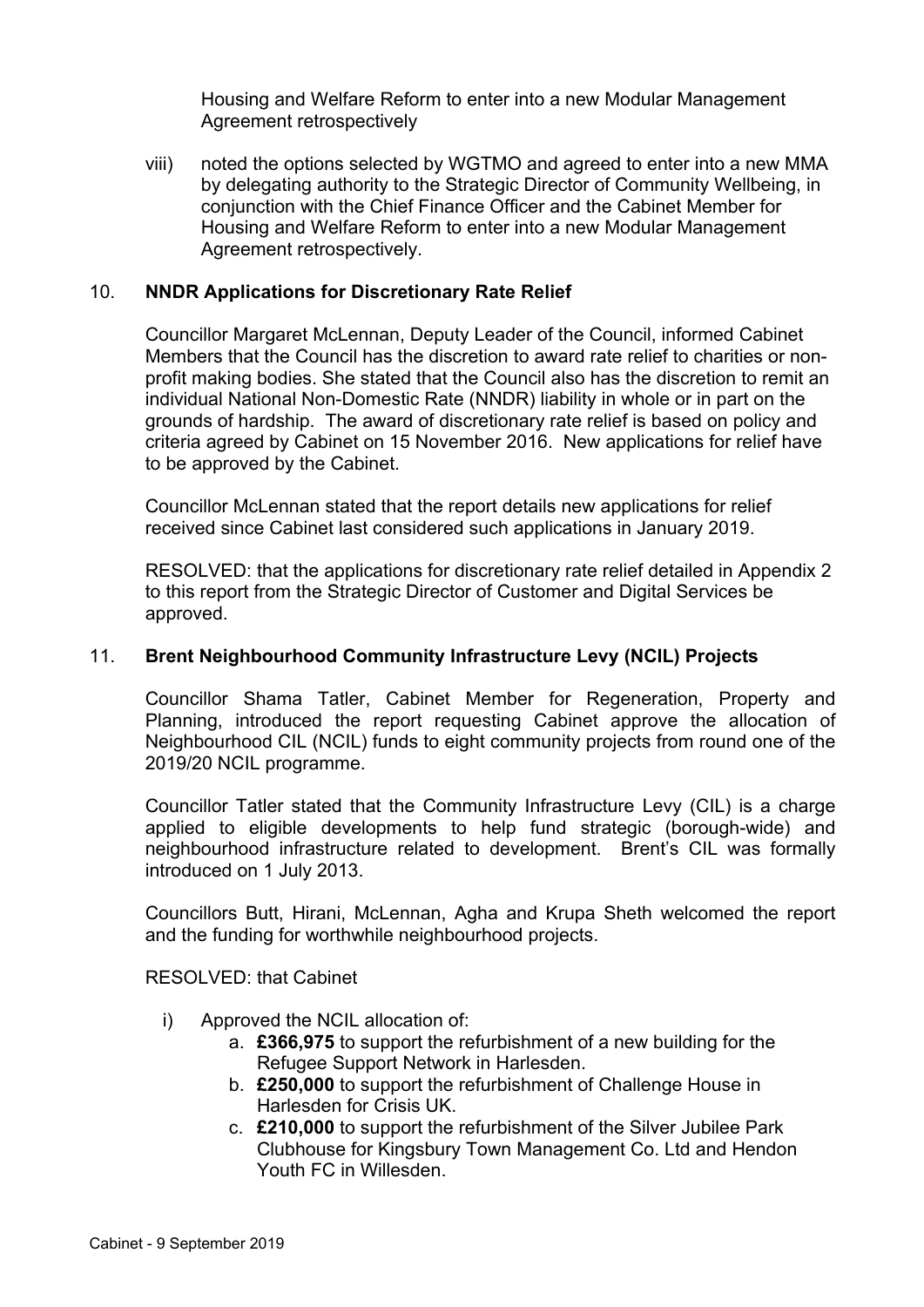- d. **£109,833** to support the running of The Sanctuary Café for Hestia Housing and Support across neighbourhoods.
- e. **£134,800** to support the installation of central heating of a community facility for St Michael and All Angels Church in Harlesden.
- f. **£170,000** to support the refurbishment of a community hall for St Cuthbert's Church in Wembley
- g. **£150,000** to support the building of a new Community Café and outdoor space for St Catherine's Church in Neasden
- h. **£80,000** to support tree planting in the Dudden Hill area. This would be in addition to £30,000 allocated to tree planting in this area in NCIL's 2018/19 round one, bringing the total spent by NCIL on tree planting in Dudden Hill to £110,000.
- ii) noted the total allocation of **£417,400** (including the £80,000 for tree planting in Dudden Hill, subject to Cabinet approval) to tree-planting projects in this NCIL funding round.

# 12. **Brent Community Lottery Proposal - Cabinet variation report**

Councillor Tom Miller, Cabinet Member for Community and Engagement, introduced the report seeking to inform and obtain Cabinet approval for a variation to the Cabinet report titled 'Brent Community Lottery Proposal' approved on 17 June 2019.

RESOLVED: that Cabinet:

- i) noted the content of the report from the Assistant Chief Executive;
- ii) agreed that the Head of Strategy and Partnerships awards a contract to Gatherwell in the form agreed by them.

### 13. **2018/19 Treasury Management Outturn Report**

Councillor Margaret McLennan, Deputy Leader of the Council, introduced the report updating members on Treasury Management activity and confirming that the Council has complied with its Prudential Indicators for 2018/19.

RESOLVED: that having considered the 2018/19 Treasury Management outturn report, Cabinet requested that it be forwarded to Council, in compliance with CIPFA's Code of Practice on Treasury Management (the Code).

### 14. **Exclusion of Press and Public**

None

### 15. **Any other urgent business**

None